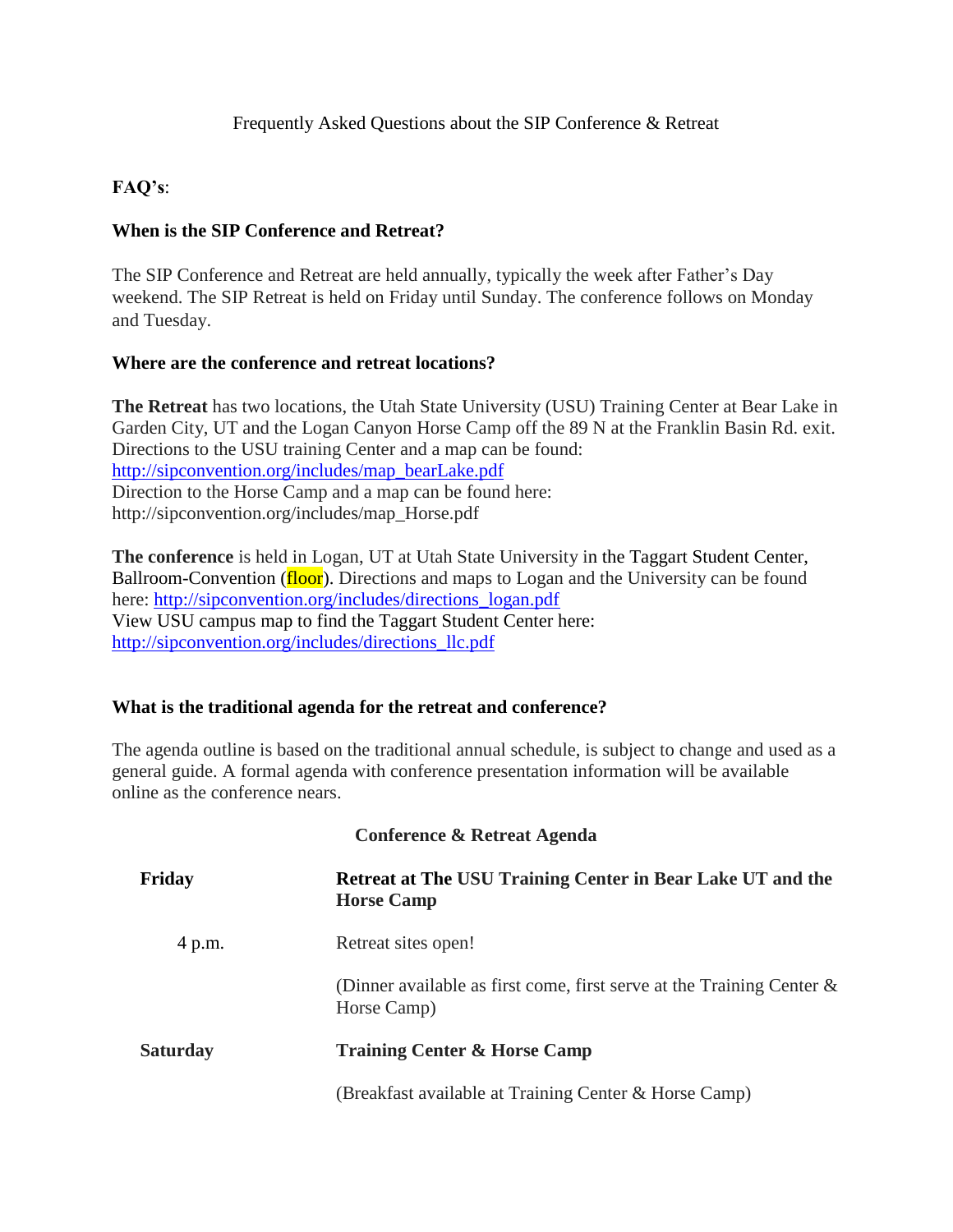Social Hour & Activities

(Lunch available at Training Center & Horse Camp)

6 p.m. Dinner at USU Training Center

8 p.m.-10-ish Medicine Person Blessing at Training Center

**Sunday Training Center & Horse Camp** (Breakfast available at Training Center & Horse Camp) Clean-up and Check-Out at USU Training Center & Horse Camp (Lunch available at Training Center & Horse Camp) 2 p.m. The Utah State University Training Center in Bear Lake UT closes Check-in at lodging in Logan UT for the Convention 5 p.m. Sweat Lodge (Tentative) **Monday USU – Taggart Student Center (TSC), Ballroom-Convention (floor room #)**  8:00 a.m. Conference Breakfast 8:30 a.m. Opening Prayer 11:30 a.m. Lunch independently or socially with SIP members at USU's (name) restaurant located in Taggart Student Center. 1:00 p.m. Reconvene 3:15 p.m. Business meeting (All conference attendees are welcome) 5:30 p.m. Closing prayer is scheduled but the meeting tends to conclude at about 7 p.m. 7:30 p.m. Talking Circle for Students (\* Common Area of the Living Learning Community, USU Residence Halls) **Tuesday USU – TSC, Ballroom-Convention (floor room #)** 8:00 a.m. Continental Breakfast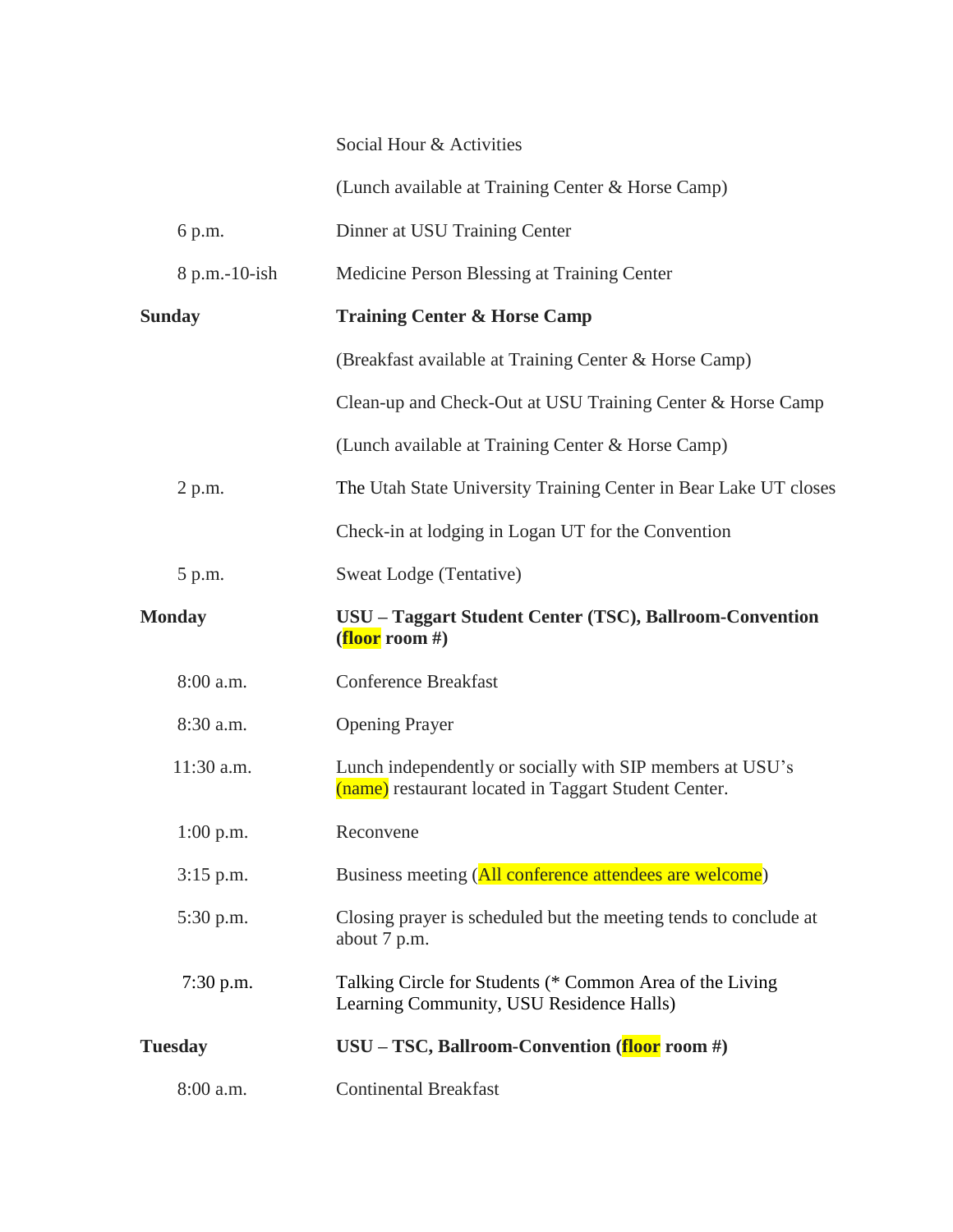| $8:30$ a.m.  | <b>Opening Prayer</b>                                       |
|--------------|-------------------------------------------------------------|
| $12:00$ p.m. | Lunch provided compliments of the USU Psychology Department |
| $3:00$ p.m.  | Convention Reflections & Closing Prayer                     |

### **What are the conference and retreat registration and attendance fees?**

### **Registration**

Retreat Registration fee  $=$  \$ Conference Registration fee  $=$  \$ Food is included with registration.

### **Retreat Lodging**

USU Training Center lodging fee = Horse Camp lodging fee  $=$ 

### **Conference Lodging**

The Living Learning Center lodging fee = \$25 shared room per night; \$50 single room per night The University Inn lodging  $fee =$ 

### **How do I register for the conference and retreat?**

You can register online, fax or via mail. Please find registration information at the following link: <http://sipconvention.org/Registration.cfm?title=Registration>

## **What are the lodging options for the retreat and conference?**

## **Retreat Lodging options include:**

#### USU Training Center lodging

The USU Training Center at Bear Lake is a dorm-style housing option. The training center has  $\overline{()}$ room with bunk beds, 4 beds to a room, and shared bathrooms and showers. Towels, sheets, and a blanket are provided. A full kitchen with a refrigerator is available.

#### Horse Camp lodging

Lodging at the Horse camp **includes** the following camp gear: tents, sleeping bags, camping pads, pillows) is available for those staying at the horse camp.

#### **Convention lodging options include:**

#### The Living Learning Center lodging

The Living Learning Center is the USU resident hall with dorm-style housing. Lodging includes a small bed, sheets, shared lounge area with a couch, table, sink, refrigerator, and microwave.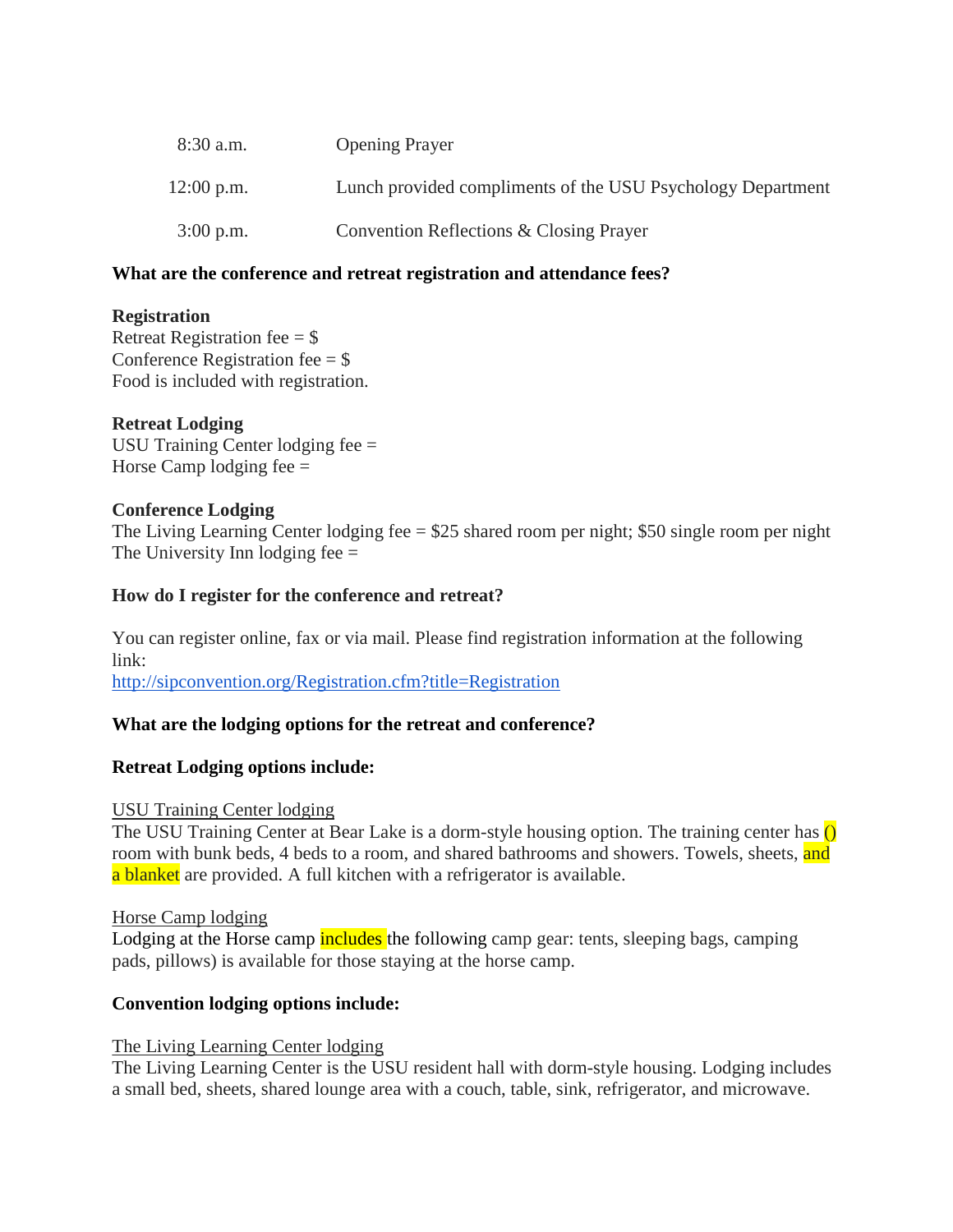This lodging option does not include hotel-style amenities such as soap, shampoo, towels etc., room service or dishes and utensils. There are limited check-in hours. Alcohol and incense are prohibited.

Shared rooms typically have two people and each bathroom is shared between four people. Please be aware that there is sometimes confusion about who has a private room, so if did not get one and paid for one, please let the front desk know. Please be sure to hang on to your room key, there is a charge if you lose it. To view photos of the Living Learning Center click here: [http://sipconvention.org/Lodging.cfm?title=Lodging%20Information.](http://sipconvention.org/Lodging.cfm?title=Lodging%20Information)

View a USU campus map to find the Living Learning Center here: [http://sipconvention.org/includes/directions\\_llc.pdf](http://sipconvention.org/includes/directions_llc.pdf)

# The University Inn lodging

The University Inn is on campus adjacent to the Taggart Student Center where the conference is held. Special conference rates are available. Your stay includes complimentary covered parking, a breakfast bar, and coupons for a Famous Aggie Ice Cream. To view photos click here: [http://sipconvention.org/Lodging.cfm?title=Lodging%20Information.](http://sipconvention.org/Lodging.cfm?title=Lodging%20Information) View USU campus map to find The University Inn (#42) here: [http://sipconvention.org/includes/directions\\_llc.pdf](http://sipconvention.org/includes/directions_llc.pdf)

Additional conference lodging options in Logan Can be found here: http://sipconvention.org/Lodging.cfm?title=Lodging%20Information.

## **What are the transportation options for the retreat and conference?**

Airport: Salt Lake City Airport shuttle to Logan: <http://www.saltlakeexpress.com/> From Logan to Retreat Centers: arrange for carpool with **Melissa Tehee.** 

For carpool solicitations please feel free to make an announcement on the SIP listserve. (who actually has access to this. Would new comers have access? Transportation between sites are often available through carpool.

## **Where can I park my car?**

Parking is free during the retreat at the USU Training Center and the Horse Camp.

Conference parking at USU is \$5 per day and located in the Big Blue and Aggie Terraces only. The University Inn lodging includes complimentary parking. More information can be found at <http://sipconvention.org/Travel.cfm?title=Travel%20Information>